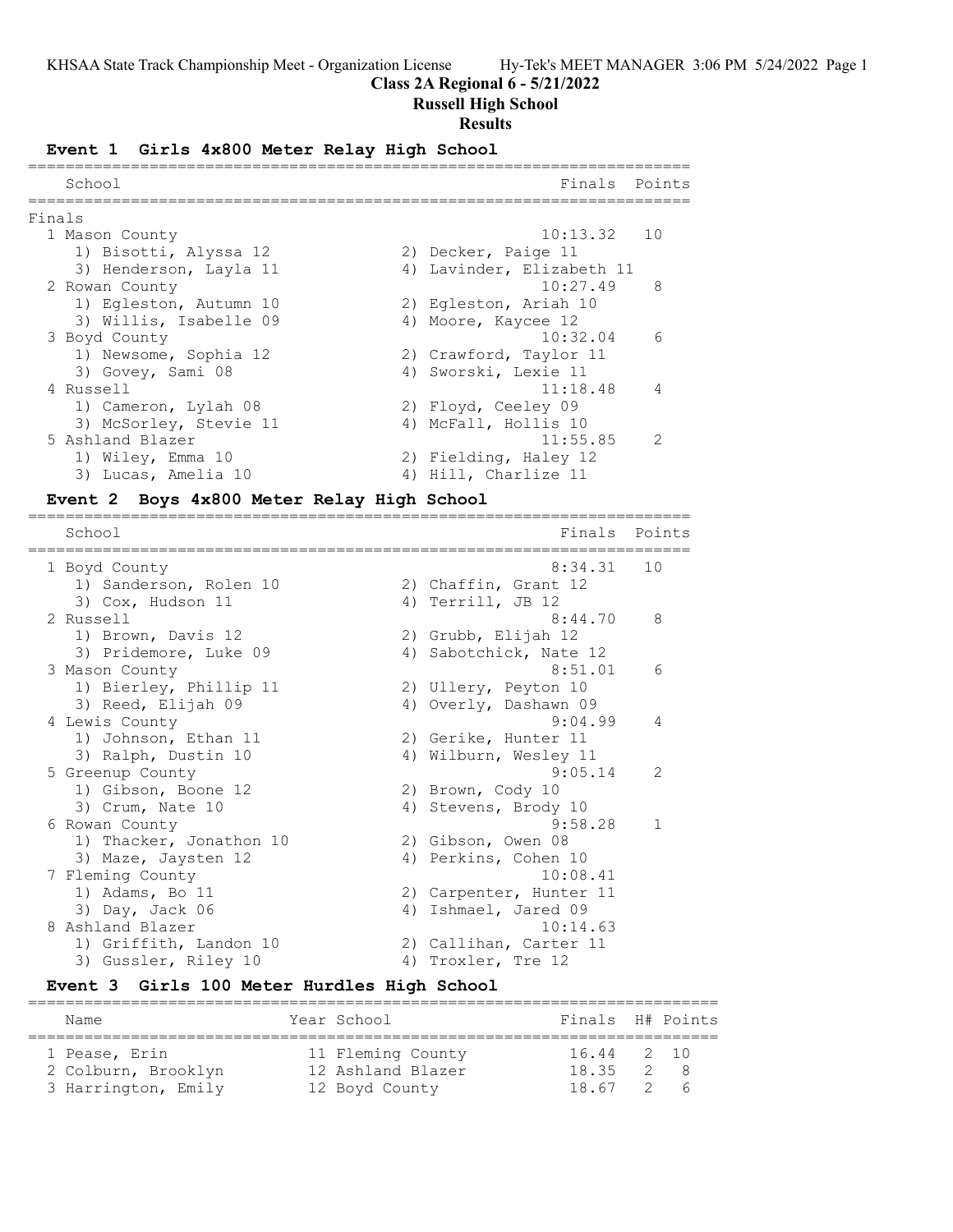# **Class 2A Regional 6 - 5/21/2022**

**Russell High School**

### **Results**

# **....Event 3 Girls 100 Meter Hurdles High School**

| 4 Howard, Madison    | 09 Mason County   | 18.98 | $\overline{4}$ |
|----------------------|-------------------|-------|----------------|
| 5 Armstrong, Keely   | 12 Lewis County   | 19.02 | - 2.           |
| 6 Root, Eileen       | 09 Rowan County   | 19.24 |                |
| 7 Hersey, Ava        | 10 Russell        | 19.85 |                |
| 8 Westwater, Madison | 11 Lewis County   | 20.32 |                |
| 9 Moore, Abigail     | 10 Greenup County | 20.39 |                |
| 10 Holmes, Mayson    | 10 Boyd County    | 20.43 |                |

### **Event 4 Boys 110 Meter Hurdles High School**

==========================================================================

| Name                | Year School       | Finals H# Points |               |               |
|---------------------|-------------------|------------------|---------------|---------------|
| 1 Hutchinson, David | 12 East Carter    | 15.31            |               | 2 10          |
| 2 Bozeman, Anthony  | 12 Mason County   | 15.70            | 2             | - 8           |
| 3 Pinkley, Logan    | 12 Fleming County | 15.96            | 2             | 6             |
| 4 Henderson, Ike    | 10 Greenup County | 16.90            | 2             | 4             |
| 5 Sworski, Adam     | 10 Boyd County    | 17.40            | 2             | $\mathcal{P}$ |
| 6 Sammons, Tyson    | 09 Greenup County | 18.23            | $\mathcal{P}$ |               |
| 7 Stump, Brody      | 12 Russell        | 19.95            | 2             |               |
| 8 Varney, Connor    | 12 Boyd County    | 19.96            | $\mathcal{L}$ |               |
| 9 Copeland, Stephen | 10 East Carter    | 20.88            |               |               |
|                     |                   |                  |               |               |

### **Event 5 Girls 100 Meter Dash High School**

| Name |                                                                                                                                                                                                                                                                                            |                                                                                                                                                                                                                                                                                        |               |                                                                                    |
|------|--------------------------------------------------------------------------------------------------------------------------------------------------------------------------------------------------------------------------------------------------------------------------------------------|----------------------------------------------------------------------------------------------------------------------------------------------------------------------------------------------------------------------------------------------------------------------------------------|---------------|------------------------------------------------------------------------------------|
|      |                                                                                                                                                                                                                                                                                            |                                                                                                                                                                                                                                                                                        |               | 1 O                                                                                |
|      |                                                                                                                                                                                                                                                                                            |                                                                                                                                                                                                                                                                                        | 3             | 8                                                                                  |
|      |                                                                                                                                                                                                                                                                                            |                                                                                                                                                                                                                                                                                        | 3             | 6                                                                                  |
|      |                                                                                                                                                                                                                                                                                            | 12.80                                                                                                                                                                                                                                                                                  |               | $\overline{4}$                                                                     |
|      |                                                                                                                                                                                                                                                                                            | 13.01                                                                                                                                                                                                                                                                                  |               | $\mathcal{L}$                                                                      |
|      |                                                                                                                                                                                                                                                                                            | 13.23                                                                                                                                                                                                                                                                                  | 3             |                                                                                    |
|      |                                                                                                                                                                                                                                                                                            | 13.38                                                                                                                                                                                                                                                                                  | 3             |                                                                                    |
|      |                                                                                                                                                                                                                                                                                            | 13.59                                                                                                                                                                                                                                                                                  | 2             |                                                                                    |
|      |                                                                                                                                                                                                                                                                                            | 13.62                                                                                                                                                                                                                                                                                  | $\mathcal{L}$ |                                                                                    |
|      |                                                                                                                                                                                                                                                                                            | 13.68                                                                                                                                                                                                                                                                                  | 3             |                                                                                    |
|      |                                                                                                                                                                                                                                                                                            | 13.96                                                                                                                                                                                                                                                                                  | $\mathcal{L}$ |                                                                                    |
|      |                                                                                                                                                                                                                                                                                            | 15.00                                                                                                                                                                                                                                                                                  | 2             |                                                                                    |
|      |                                                                                                                                                                                                                                                                                            | 15.31                                                                                                                                                                                                                                                                                  | $\mathcal{L}$ |                                                                                    |
|      |                                                                                                                                                                                                                                                                                            | 15.60                                                                                                                                                                                                                                                                                  | $\mathcal{P}$ |                                                                                    |
|      | 1 Pease, Kalynn<br>2 Young, Lexi<br>3 Sebastian, Lillian<br>4 Applegate, Karis<br>5 Chaffins, Sadie<br>6 Menshouse, Madison<br>7 Besant, Ella<br>8 Thomas, Ellie<br>9 Groves, Tealor<br>10 Holmes, Xy<br>11 Ray, Harmony<br>12 Stephens, Mary<br>13 Horsley, Brianna<br>14 Russell, Alexis | Year School<br>09 Fleming County<br>08 Mason County<br>12 Ashland Blazer<br>12 Mason County<br>09 Greenup County<br>10 Greenup County<br>11 Rowan County<br>09 East Carter<br>07 Russell<br>10 Ashland Blazer<br>09 Boyd County<br>10 East Carter<br>12 Lewis County<br>11 Boyd County |               | Finals H# Points<br>12.55<br>3<br>12.57<br>12.60<br>$\mathcal{E}$<br>$\mathcal{E}$ |

# **Event 6 Boys 100 Meter Dash High School**

|  | Name                                     | Year School                          | Finals H# Points |                                |                     |
|--|------------------------------------------|--------------------------------------|------------------|--------------------------------|---------------------|
|  | 1 Noble, Braxton<br>2 Kershner, Dmarques | 11 Greenup County<br>10 Russell      | 11.55<br>11.62   | $\overline{2}$                 | 2 10<br>- 8         |
|  | 3 Arthur, C.J.                           | 09 Mason County                      | 11.65            |                                | $\overline{2}$<br>6 |
|  | 4 Crews, Andre                           | 10 Russell                           | 11.85            | $\mathcal{L}$<br>$\mathcal{L}$ | 4<br>$\mathcal{P}$  |
|  | 5 Bellew, Braiden<br>6 Pfau, Ryland      | 11 East Carter<br>09 East Carter     | 11.88<br>11.92   | $\mathcal{L}$                  |                     |
|  | 7 Thomas, Keshaun                        | 10 Mason County                      | 12.14            | $\mathcal{L}$                  |                     |
|  | 8 Billips, Eric                          | 12 Ashland Blazer                    | 12.26            | $\mathcal{P}$                  |                     |
|  | 9 Crum, Darius<br>10 Bentley, Joel       | 12 Greenup County<br>11 Lewis County | 12.60<br>12.72   |                                |                     |
|  |                                          |                                      |                  |                                |                     |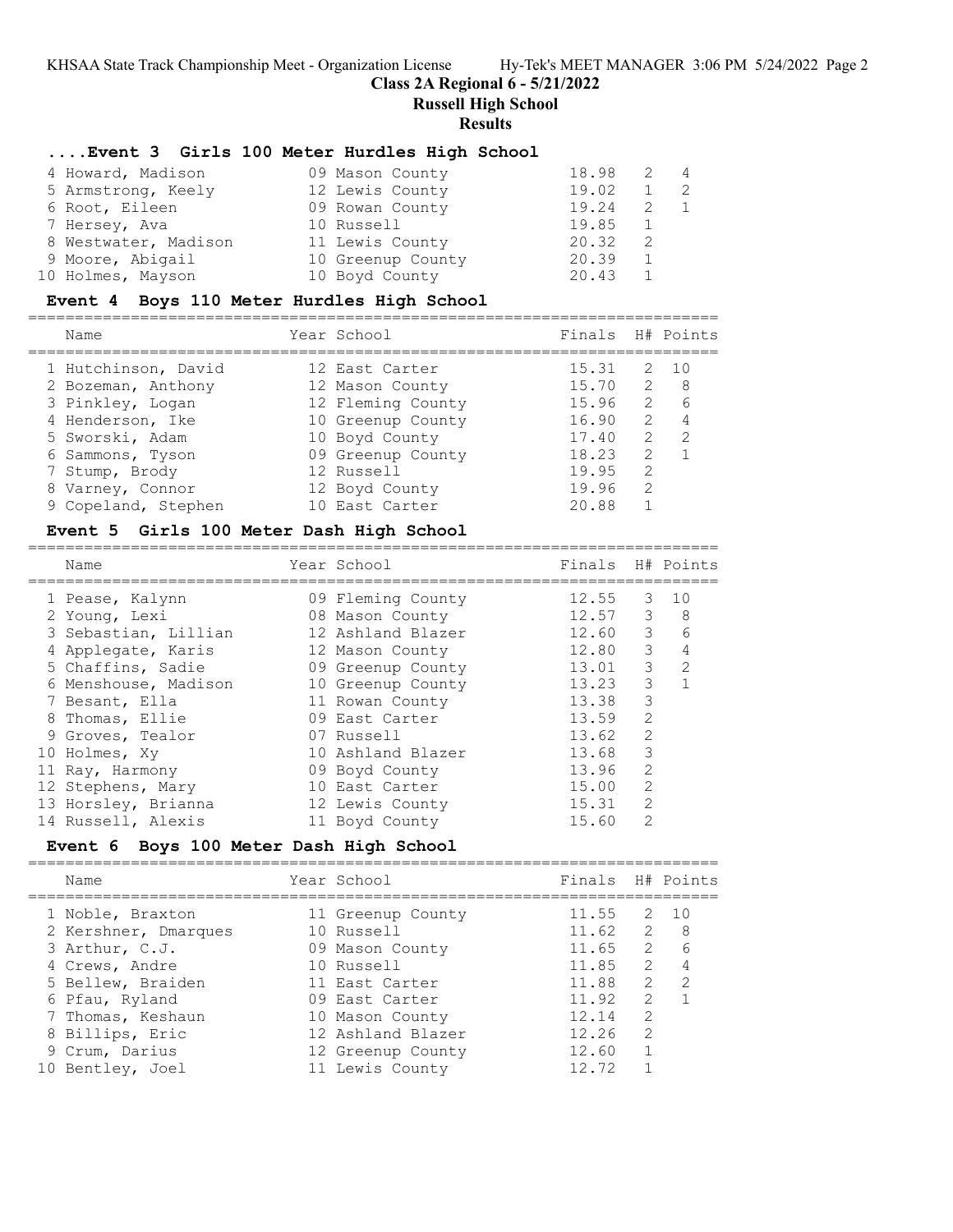**Class 2A Regional 6 - 5/21/2022**

**Russell High School**

#### **Results**

**....Event 6 Boys 100 Meter Dash High School** 11 Varney, Connor 12 Boyd County 13.95 1 **Event 7 Girls 4x200 Meter Relay High School** ======================================================================= School **Finals** Points ======================================================================= 1 Mason County 1:53.47 10 1) Carpenter, Morgan 11 (2) Decker, Alexis 11 3) Maher, Hadley 11 (4) A 4) Sims, Avery 11 2 Rowan County 2 2 Rowan County 2 2 Rowan County 1) Perry, Skylar 10 2) Raines, Madison 11 3) Whelan, Rachel 10 4) Moore, Kaycee 12 3 Russell 1:59.96 6 1) Adkins, Jenna 10 2) Blanke, Jordan 08 3) Groves, Tealor 07 (4) Long, Ava 10 4 Boyd County 2:00.94 4 1) Sworski, Lexie 11 2) Bevins, Hannah 12 3) Ramey, Lexi 09 14 4) Harrington, Emily 12 5 Ashland Blazer 2:01.23 2 1) Colburn, Brooklyn 12 2) Bevins, Macie 10 3) Marinich, Candice 10 4) Holmes, Xy 10 6 East Carter 2:05.40 1 1) Tiller, Addison 09 2) Seasor, Olivia 09 3) Moore, Madelyn 09 (4) Thomas, Ellie 09 7 Greenup County 2:05.68 1) Rice, Thea 10 2) Moore, Abigail 10 3) Haislop, Peighton 10 4) Holbrook, Hayden 08 **Event 8 Boys 4x200 Meter Relay High School** ======================================================================= School Finals Points

======================================================================= 1 Mason County 1:34.50 10 1) Flinders, Alix 12 2) Moreland, Austin 11 3) Hicks, Carson 11 (4) Sanders, Brady 11 2 Russell 1:35.31 8 1) Kershner, Dmarques 10  $\qquad \qquad$  2) Anger, Riley 12 3) Oborne, Dougie 12 (4) Bell, Brady 12 3 Greenup County 1:36.93 6 1) Perkins, Wyatt 11 and 2) Griffith, Jayce 11 3) Boggs, Drew 09 4) Noble, Braxton 11 4 Boyd County 1:41.31 4 1) Thompson, Cole 12 2) Sanderson, Rolen 10 3) Chaffin, Grant 12 4) Cox, Hudson 11

# **Event 9 Girls 1600 Meter Run High School**

======================================================================= Name The Year School Times Points Points ======================================================================= 1 Henderson, Layla 11 Mason County 5:24.54 10 2 Hay, Aubree 11 Ashland Blazer 5:33.31 8 3 Bisotti, Alyssa 12 Mason County 5:41.66 6 4 Egleston, Ariah 10 Rowan County 5:48.37 4 5 McSorley, Stevie 11 Russell 6:21.89 2 6 Floyd, Ceeley 09 Russell 6:27.07 1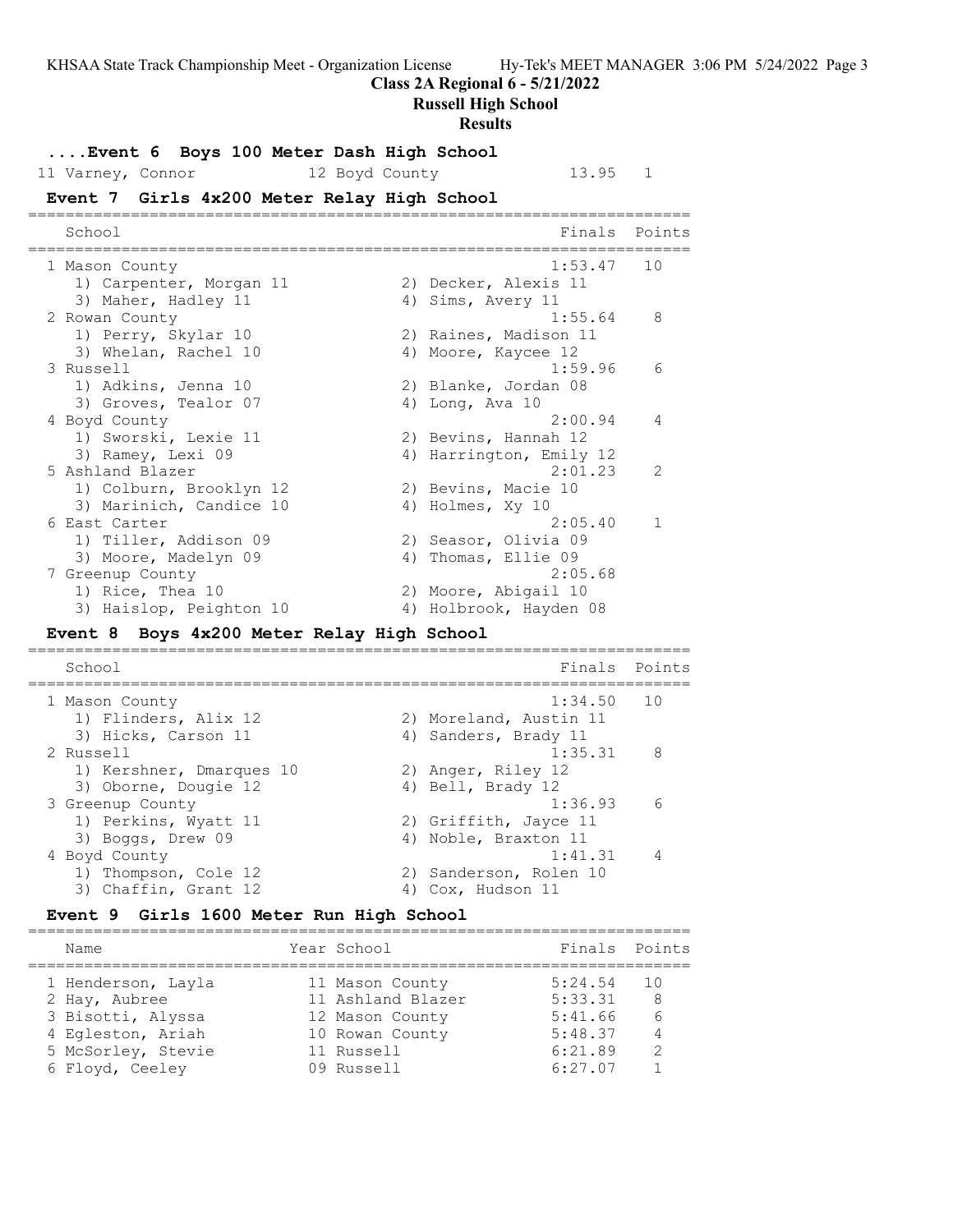**Class 2A Regional 6 - 5/21/2022**

**Russell High School**

#### **Results**

### **....Event 9 Girls 1600 Meter Run High School**

| 7 Kazee, Ava          | 09 Boyd County    | 6:28.15 |
|-----------------------|-------------------|---------|
| 8 Brown, Ryann        | 09 East Carter    | 6:37.78 |
| 9 Bowling, Alivia     | 10 Boyd County    | 6:54.63 |
| 10 Litton, Ivy        | 09 Rowan County   | 6:56.55 |
| 11 Wireman, Brooklynn | 12 Greenup County | 7:08.97 |
| 12 Burchett, Racheal  | 09 East Carter    | 8:26.75 |

#### **Event 10 Boys 1600 Meter Run High School**

| Name               | Year School       | Finals  | Points        |
|--------------------|-------------------|---------|---------------|
| 1 Brown, Davis     | 12 Russell        | 4:37.27 | 10            |
| 2 Barker, Aj       | 12 Rowan County   | 4:39.50 | 8             |
| 3 Brock, Gavin     | 12 Boyd County    | 4:44.31 | 6             |
| 4 Troxler, Tre     | 12 Ashland Blazer | 4:52.04 | 4             |
| 5 Pridemore, Luke  | 09 Russell        | 4:54.40 | $\mathcal{L}$ |
| 6 Brown, Cody      | 10 Greenup County | 4:59.58 |               |
| 7 Overly, Dashawn  | 09 Mason County   | 5:04.73 |               |
| 8 Ullery, Peyton   | 10 Mason County   | 5:04.91 |               |
| 9 Thacker, George  | 12 Rowan County   | 5:20.55 |               |
| 10 Gerike, Hunter  | 11 Lewis County   | 5:23.73 |               |
| 11 Rupert, Tyler   | 10 East Carter    | 5:23.77 |               |
| 12 Brown, Elijah   | 11 Greenup County | 5:42.97 |               |
| 13 Fuller, Brayden | 10 East Carter    | 5:50.28 |               |
| 14 Lykins, Gage    | 07 Lewis County   | 6:17.57 |               |
|                    |                   |         |               |

=======================================================================

#### **Event 11 Girls 4x100 Meter Relay High School**

School **Finals** Points ======================================================================= 1 Mason County 51.38 10 1) Applegate, Karis 12 2) Howard, Madison 09 3) Wright, Neveah 11 4) Gulley, Kenzie 09 2 Greenup County 51.94 8 1) Rice, Thea 10 2) Menshouse, Madison 10 3) Crum, Whitley 11 4) Chaffins, Sadie 09 3 Russell 56.11 6 1) Adkins, Jenna 10 2) Groves, Tealor 07 3) Blanke, Jordan 08 4) Long, Ava 10 4 Ashland Blazer 56.29 4 1) Holmes, Xy 10 2) Colburn, Brooklyn 12 3) Marinich, Candice 10 (4) Bevins, Macie 10 5 Rowan County 56.69 2 1) Perry, Skylar 10 2) Whelan, Rachel 10 3) Raines, Madison 11 4) Wallace, Morgan 12 6 East Carter 57.65 1 1) Tiller, Addison 09 2) Seasor, Olivia 09 3) Moore, Madelyn 09 4) Thomas, Ellie 09 -- Boyd County DQ out of exchange 1) Bevins, Hannah 12 (2) 2) Steel, Emma 11 3) Harrington, Emily 12 (4) Russell, Alexis 11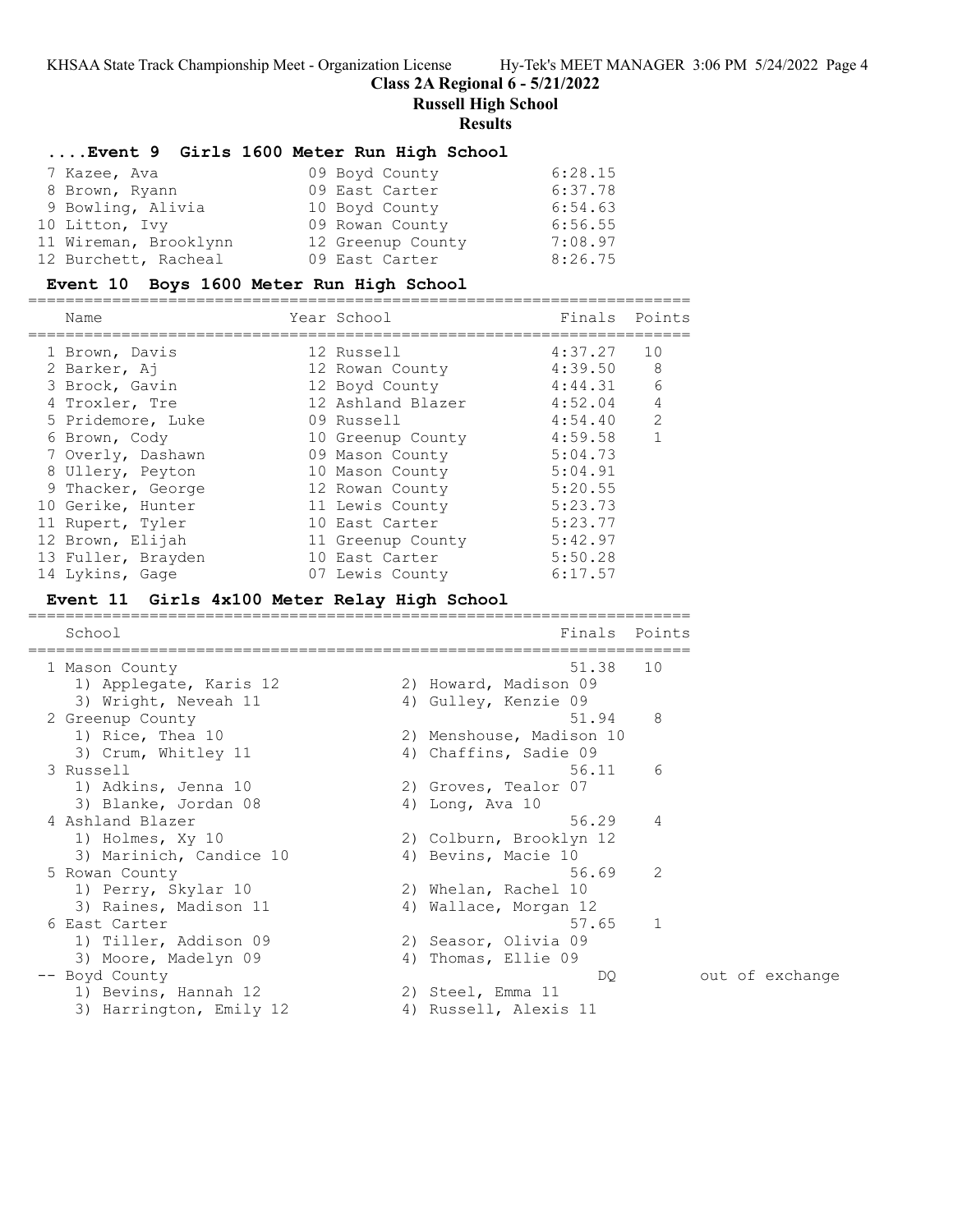# **Class 2A Regional 6 - 5/21/2022**

# **Russell High School**

# **Results**

# **Event 12 Boys 4x100 Meter Relay High School**

| School                   |    | Finals                 | Points         |
|--------------------------|----|------------------------|----------------|
| 1 Mason County           |    | 45.28                  | 10             |
| 1) Arthur, C.J. 09       |    | 2) Bozeman, Anthony 12 |                |
| 3) Thomas, Keshaun 10    |    | 4) Sanders, Brady 11   |                |
| 2 Greenup County         |    | 45.40                  | 8              |
| 1) Perkins, Wyatt 11     |    | 2) Thomas, Brock 11    |                |
| 3) Sammons, Tyson 09     |    | 4) Noble, Braxton 11   |                |
| 3 East Carter            |    | 45.82                  | -6             |
| 1) Bellew, Braiden 11    |    | 2) Hall, Michael 10    |                |
| 3) Kozee, Kanyon 12      |    | 4) Pfau, Ryland 09     |                |
| 4 Russell                |    | 45.84                  | $\overline{4}$ |
| 1) Kershner, Dmarques 10 |    | 2) Hammond, Isaiah 10  |                |
| 3) Oborne, Dougie 12     |    | 4) Crews, Andre 10     |                |
| 5 Lewis County           |    | 49.62                  | $\mathcal{L}$  |
| 1) Bentley, Joel 11      |    | 2) Kinsel, Kyler 10    |                |
| 3) Wilburn, Wesley 11    |    | 4) Russell, Alex 07    |                |
| 6 Boyd County            |    | 50.73                  | $\mathbf{1}$   |
| 1) Sworski, Adam 10      |    | 2) Thompson, Cole 12   |                |
| 3) Varney, Connor 12     | 4) | Newsome, Mason 10      |                |

# **Event 13 Girls 400 Meter Dash High School**

| Name                | Year School       | Finals H# Points |                |                |
|---------------------|-------------------|------------------|----------------|----------------|
| 1 Newsome, Sophia   | 12 Boyd County    | 59.26            | 2              | 10             |
| 2 Pease, Kalynn     | 09 Fleming County | 59.48            | 2              | 8              |
| 3 Besant, Ella      | 11 Rowan County   | 59.74            | 2              | 6              |
| 4 Sims, Avery       | 11 Mason County   | 1:03.82          | $\overline{2}$ | $\overline{4}$ |
| 5 Carpenter, Morgan | 11 Mason County   | 1:05.49          | $\overline{2}$ | $\mathcal{L}$  |
| 6 Allen, Bethany    | 09 Russell        | 1:06.56          | $\overline{2}$ | $\mathbf{1}$   |
| 7 Brown, Riley      | 12 East Carter    | 1:06.86          | $\mathbf{1}$   |                |
| 8 Davis, Layla      | 07 Greenup County | 1:07.18          | $\mathcal{L}$  |                |
| 9 Fielding, Haley   | 12 Ashland Blazer | 1:08.69          |                |                |
| 10 Sworski, Lexie   | 11 Boyd County    | 1:10.00          | $\mathcal{D}$  |                |
| 11 Adams, Samantha  | 09 Fleming County | 1:14.75          |                |                |
| 12 Holbrook, Hayden | 08 Greenup County | 1:15.31          |                |                |
| 13 Wiley, Emma      | 10 Ashland Blazer | 1:16.61          |                |                |
| 14 Utchek, Allie    | 10 Rowan County   | 1:19.78          |                |                |
| 15 Bush, Sydney     | 11 East Carter    | 1:31.99          |                |                |
|                     |                   |                  |                |                |

# **Event 14 Boys 400 Meter Dash High School**

|  | Name               | Year School       | Finals |               | H# Points     |
|--|--------------------|-------------------|--------|---------------|---------------|
|  | 1 Flinders, Alix   | 12 Mason County   | 52.82  | 2             | 10            |
|  | 2 Sabotchick, Nate | 12 Russell        | 53.66  | 2             | 8             |
|  | 3 Anger, Riley     | 12 Russell        | 54.08  | 2             | 6             |
|  | 4 Sanderson, Rolen | 10 Boyd County    | 54.61  | $\mathcal{P}$ |               |
|  | 5 Russell, Alex    | 07 Lewis County   | 56.45  |               | $\mathcal{L}$ |
|  | 6 Brock, Gavin     | 12 Boyd County    | 56.49  | $\mathcal{L}$ |               |
|  | 7 Adams, Bo        | 11 Fleming County | 56.91  |               |               |
|  | 8 Griffith, Jayce  | 11 Greenup County | 57.22  | $\mathcal{L}$ |               |
|  | 9 Boggs, Drew      | 09 Greenup County | 57.30  | $\mathcal{D}$ |               |
|  | 10 Hicks, Carson   | 11 Mason County   | 57.31  |               |               |
|  |                    |                   |        |               |               |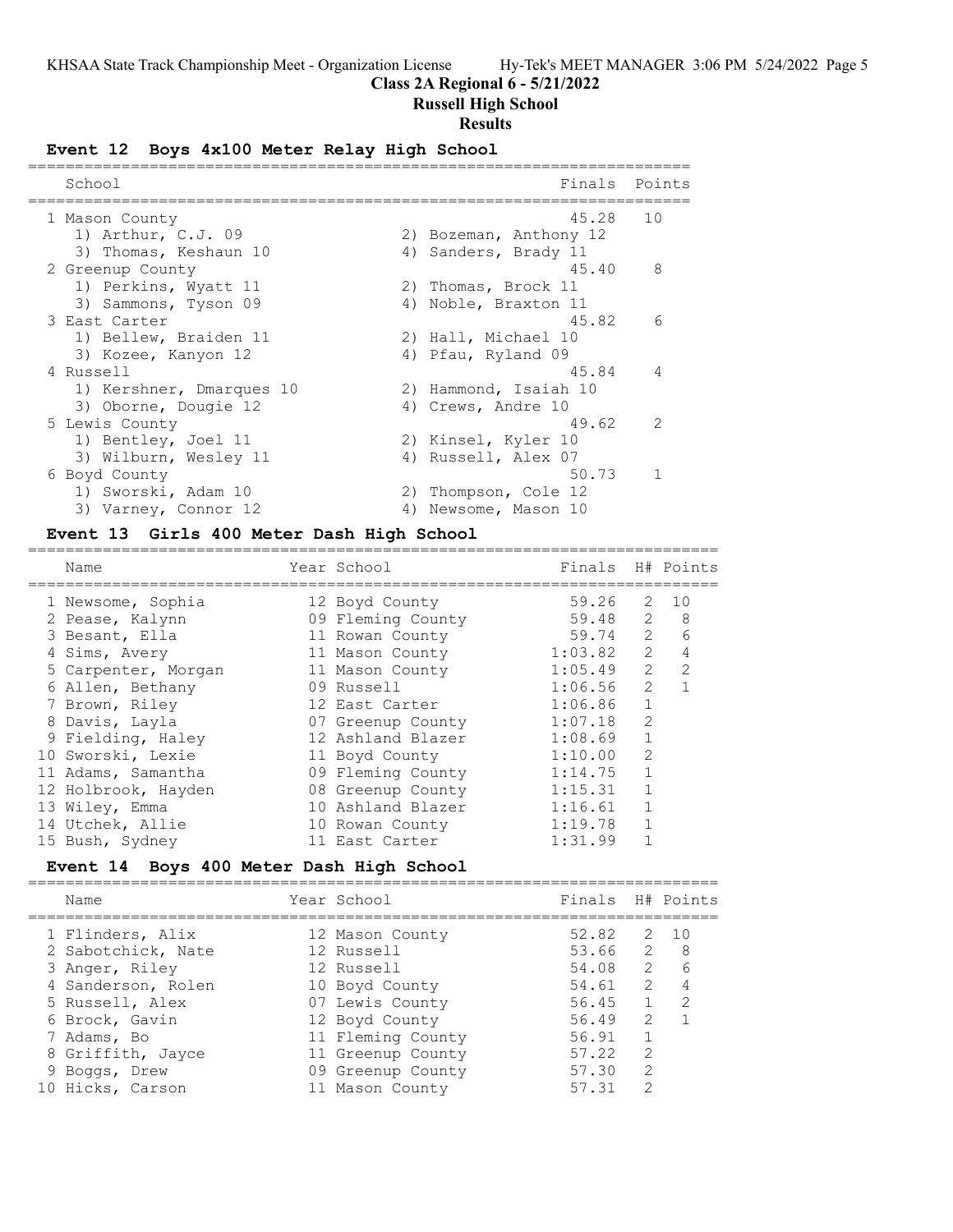# **Class 2A Regional 6 - 5/21/2022**

**Russell High School**

### **Results**

# **....Event 14 Boys 400 Meter Dash High School**

| 11 Kinsel, Kyler  |  | 10 Lewis County   | 58.83       | $\overline{1}$           |
|-------------------|--|-------------------|-------------|--------------------------|
| 12 Suarez, Carlos |  | 12 Rowan County   | 1:04.20     | $\overline{\phantom{0}}$ |
| 13 Ishmael, Jared |  | 09 Fleming County | $1:05.87$ 1 |                          |

# **Event 15 Girls 300 Meter Hurdles High School**

==========================================================================

| Name                | Year School       | Finals H# Points |               |                |
|---------------------|-------------------|------------------|---------------|----------------|
| 1 Pease, Erin       | 11 Fleming County | 49.57            |               | 2 10           |
| 2 Payne, Sarah      | 09 Mason County   | 50.29            | 2             | - 8            |
| 3 Hamilton, Haven   | 09 Mason County   | 53.79            | 2             | 6              |
| 4 Harrington, Emily | 12 Boyd County    | 56.01            | 2             | $\overline{4}$ |
| 5 Holmes, Mayson    | 10 Boyd County    | 57.01            | $\mathcal{L}$ | -2             |
| 6 Whelan, Rachel    | 10 Rowan County   | 57.55            | $\mathcal{L}$ |                |
| 7 Colburn, Brooklyn | 12 Ashland Blazer | 57.67            | $\mathcal{L}$ |                |
| 8 Perry, Skylar     | 10 Rowan County   | 58.71            | $\mathcal{L}$ |                |
| 9 Moore, Abigail    | 10 Greenup County | 58.91            |               |                |
|                     |                   |                  |               |                |

# **Event 16 Boys 300 Meter Hurdles High School**

| Name                | Year School       | Finals H# Points |                |                |
|---------------------|-------------------|------------------|----------------|----------------|
| 1 Oborne, Dougie    | 12 Russell        | 43.53            |                | 2 10           |
| 2 Henderson, Ike    | 10 Greenup County | 43.94            |                | 2 8            |
| 3 Moreland, Austin  | 11 Mason County   | 43.96            | $\overline{2}$ | 6              |
| 4 Sworski, Adam     | 10 Boyd County    | 43.99            | 2              | $\overline{4}$ |
| 5 Sammons, Tyson    | 09 Greenup County | 46.05            | 2              | $\overline{z}$ |
| 6 Lemaster, Xander  | 10 Russell        | 48.41            | $\mathcal{L}$  |                |
| 7 Copeland, Stephen | 10 East Carter    | 49.84            | 2              |                |
| 8 Varney, Connor    | 12 Boyd County    | 51.30            | 2              |                |
|                     |                   |                  |                |                |

# **Event 17 Girls 800 Meter Run High School**

| Name                | Year School       | Finals  | Points         |
|---------------------|-------------------|---------|----------------|
| 1 Newsome, Sophia   | 12 Boyd County    | 2:22.67 | 10             |
| 2 Decker, Paige     | 11 Mason County   | 2:27.47 | 8              |
| 3 Moore, Kaycee     | 12 Rowan County   | 2:28.29 | 6              |
| 4 Buttery, Jennifer | 10 Mason County   | 2:39.30 | $\overline{4}$ |
| 5 Willis, Isabelle  | 09 Rowan County   | 2:42.42 | $\mathcal{P}$  |
| 6 Baldridge, Abby   | 11 Boyd County    | 2:43.00 |                |
| 7 Brown, Riley      | 12 East Carter    | 2:43.79 |                |
| 8 McSorley, Stevie  | 11 Russell        | 2:47.68 |                |
| 9 Bevins, Macie     | 10 Ashland Blazer | 2:48.74 |                |
| 10 Rogers, Kaelie   | 09 East Carter    | 2:49.41 |                |
| 11 Floyd, Ceeley    | 09 Russell        | 2:53.85 |                |
| 12 Adams, Samantha  | 09 Fleming County | 2:58.92 |                |
| 13 McGuire, Laryn   | 10 Greenup County | 3:18.24 |                |
|                     |                   |         |                |

# **Event 18 Boys 800 Meter Run High School**

| Name           | Year School    | Finals Points |  |
|----------------|----------------|---------------|--|
| 1 Brown, Davis | 12 Russell     | $1.57$ 12 10  |  |
| 2 Terrill, JB  | 12 Boyd County | 1:58.03       |  |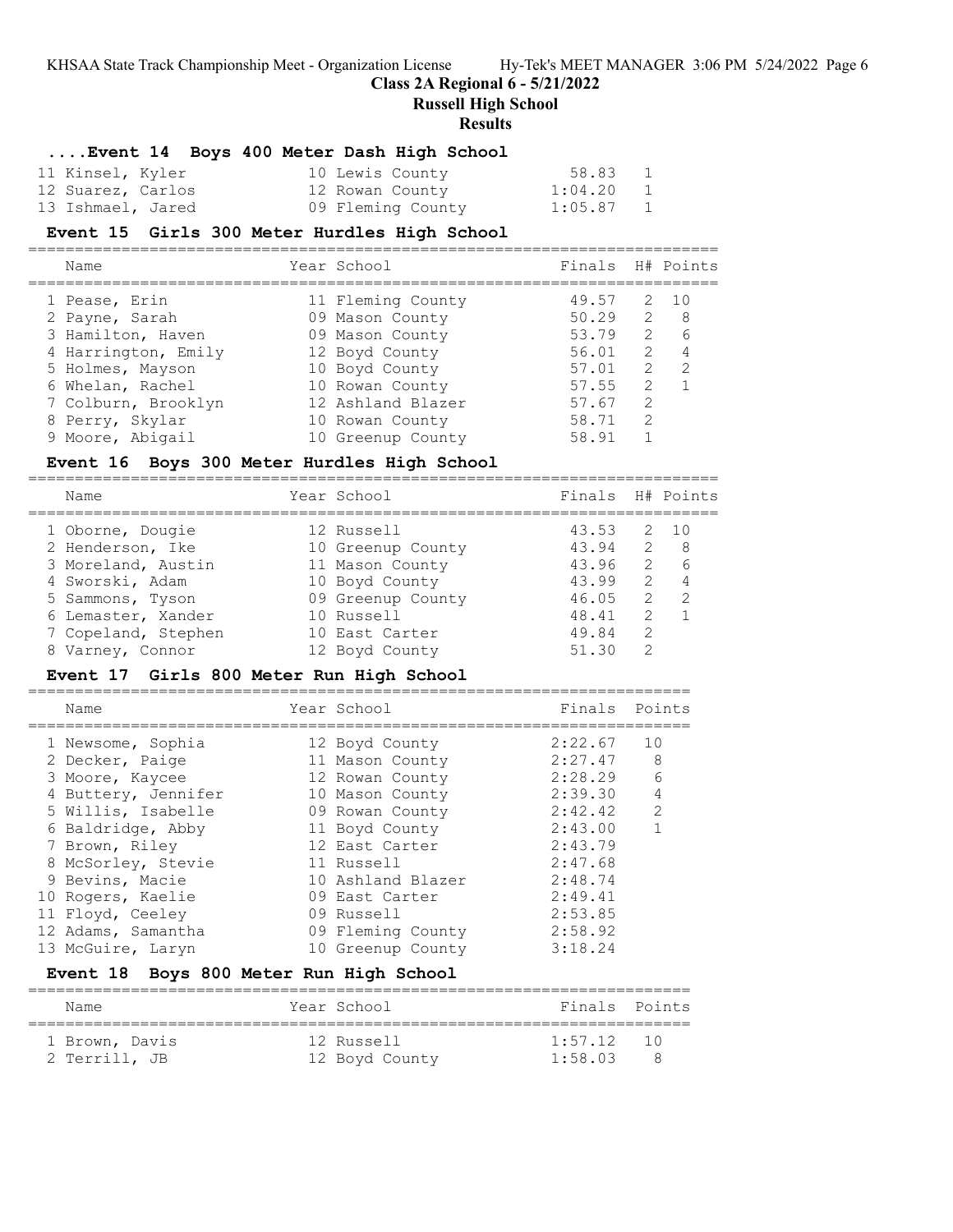### **Class 2A Regional 6 - 5/21/2022**

**Russell High School**

#### **Results**

#### **....Event 18 Boys 800 Meter Run High School**

| 3 Barker, Aj         | 12 Rowan County   | 2:04.04 | 6              |
|----------------------|-------------------|---------|----------------|
| 4 Sabotchick, Nate   | 12 Russell        | 2:09.81 | 4              |
| 5 Ullery, Peyton     | 10 Mason County   | 2:10.98 | $\overline{2}$ |
| 6 Gibson, Boone      | 12 Greenup County | 2:11.94 | 1              |
| 7 Cox, Hudson        | 11 Boyd County    | 2:12.76 |                |
| 8 Wilburn, Wesley    | 11 Lewis County   | 2:18.01 |                |
| 9 Stevens, Brody     | 10 Greenup County | 2:19.40 |                |
| 10 Reed, Elijah      | 09 Mason County   | 2:19.94 |                |
| 11 Perkins, Cohen    | 10 Rowan County   | 2:20.68 |                |
| 12 Ralph, Dustin     | 10 Lewis County   | 2:21.02 |                |
| 13 Rupert, Tyler     | 10 East Carter    | 2:21.33 |                |
| 14 Day, Jack         | 06 Fleming County | 2:22.51 |                |
| 15 James, Gabe       | 10 East Carter    | 2:24.19 |                |
| 16 Carpenter, Hunter | 11 Fleming County | 2:25.18 |                |

# **Event 19 Girls 200 Meter Dash High School**

========================================================================== Name Year School Finals H# Points ========================================================================== 1 Sebastian, Lillian 12 Ashland Blazer 25.71 3 10 2 Pease, Kalynn 09 Fleming County 25.85 3 8 3 Young, Lexi 08 Mason County 25.90 3 6 4 Applegate, Karis 12 Mason County 26.68 3 4 5 Besant, Ella 11 Rowan County 26.94 3 2 6 Menshouse, Madison 10 Greenup County 27.38 3 1 7 Groves, Tealor 07 Russell 28.31 2 8 Ramey, Lexi 09 Boyd County 28.60 3 9 Raines, Madison 11 Rowan County 28.95 2 10 Thomas, Ellie 09 East Carter 29.25 3 11 Horsley, Brianna 12 Lewis County 29.42 2 12 Bevins, Hannah 12 Boyd County 29.70 2 13 Blanke, Jordan 108 Russell 13 Blanke, 30.33 2 14 Rice, Thea 20 20 10 Greenup County 30.53 2 15 Nixon, Dekotah 12 Lewis County 33.00 1 16 Stephens, Mary 10 East Carter 33.33 1

#### **Event 20 Boys 200 Meter Dash High School**

==========================================================================

| Name                 | Year School       | Finals |               | H# Points |
|----------------------|-------------------|--------|---------------|-----------|
| 1 Bozeman, Anthony   | 12 Mason County   | 23.25  | 2             | 10        |
| 2 Noble, Braxton     | 11 Greenup County | 23.61  | 2             | 8         |
| 3 Kershner, Dmarques | 10 Russell        | 23.71  | $2^{\circ}$   | 6         |
| 4 Anger, Riley       | 12 Russell        | 23.97  | $\mathcal{L}$ | 4         |
| 5 Bellew, Braiden    | 11 East Carter    | 24.36  | $\mathcal{L}$ | 2         |
| 6 Adkins, Asher      | 11 Ashland Blazer | 24.47  | 2             |           |
| 7 Pfau, Ryland       | 09 East Carter    | 24.65  |               |           |
| 8 Arthur, C.J.       | 09 Mason County   | 24.84  | $\mathcal{L}$ |           |
| 9 Russell, Alex      | 07 Lewis County   | 25.59  | 2             |           |
| 10 Thompson, Cole    | 12 Boyd County    | 25.88  |               |           |
| 11 Suarez, Carlos    | 12 Rowan County   | 27.23  |               |           |
|                      |                   |        |               |           |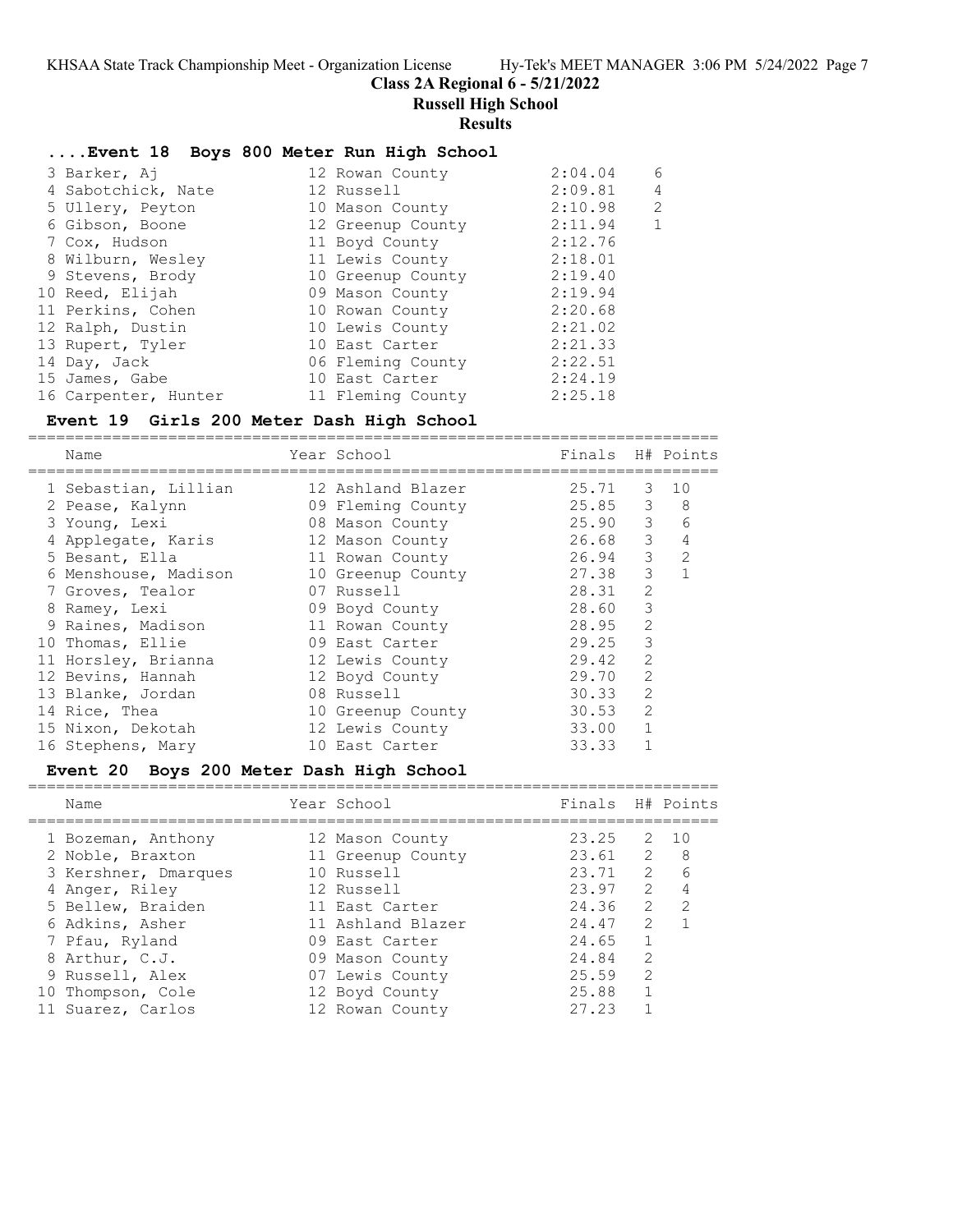**Class 2A Regional 6 - 5/21/2022**

**Russell High School**

# **Results**

# **Event 21 Girls 3200 Meter Run High School**

| Name                                                                               | Year School                                                                | Finals Points                                |                                 |
|------------------------------------------------------------------------------------|----------------------------------------------------------------------------|----------------------------------------------|---------------------------------|
| 1 Henderson, Layla<br>2 Eqleston, Autumn<br>3 Lavinder, Elizabeth<br>4 Hay, Aubree | 11 Mason County<br>10 Rowan County<br>11 Mason County<br>11 Ashland Blazer | 11:34.87<br>11:51.73<br>11:58.97<br>12:04.08 | 10<br>-8<br>6<br>$\overline{4}$ |
| 5 Govey, Sami                                                                      | 08 Boyd County                                                             | 12:22.01                                     | 2                               |
| 6 Harris, Hope                                                                     | 12 Ashland Blazer                                                          | 12:29.99                                     |                                 |
| 7 Cameron, Lylah                                                                   | 08 Russell                                                                 | 13:14.52                                     |                                 |
| 8 Crawford, Taylor                                                                 | 11 Boyd County                                                             | 13:21.38                                     |                                 |
| 9 Brown, Ryann                                                                     | 09 East Carter                                                             | 14:21.02                                     |                                 |
| 10 Thompson, Mari Jo                                                               | 10 Russell                                                                 | 15:16.98                                     |                                 |

# **Event 22 Boys 3200 Meter Run High School**

======================================================================= Name Year School

| 1 Johnson, Ethan   | 11 Lewis County   | 10:27.67 | 10            |
|--------------------|-------------------|----------|---------------|
| 2 Brown, Cody      | 10 Greenup County | 10:28.56 | 8             |
| 3 Newsome, Mason   | 10 Boyd County    | 10:35.69 | 6             |
| 4 Chaffin, Grant   | 12 Boyd County    | 11:05.39 | 4             |
| 5 Pridemore, Luke  | 09 Russell        | 11:06.90 | $\mathcal{L}$ |
| 6 Troxler, Tre     | 12 Ashland Blazer | 11:09.94 |               |
| 7 Overly, Dashawn  | 09 Mason County   | 11:19.49 |               |
| 8 Fannin, Peyton   | 10 East Carter    | 11:22.51 |               |
| 9 Grubb, Elijah    | 12 Russell        | 11:53.22 |               |
| 10 Thacker, George | 12 Rowan County   | 12:02.94 |               |
| 11 Brannon, Alex   | 09 Mason County   | 12:05.21 |               |
| 12 Mabry, Chad     | 12 Rowan County   | 12:06.71 |               |
| 13 Flowers, Jared  | 12 Greenup County | 12:51.10 |               |
| 14 Young, Caleb    | 09 East Carter    | 13:52.21 |               |

### **Event 23 Girls 4x400 Meter Relay High School**

| School                      | Finals                   | Points         |
|-----------------------------|--------------------------|----------------|
| 1 Boyd County               | $4:17.73$ 10             |                |
| 1) Baldridge, Abby 11       | 2) Sworski, Lexie 11     |                |
| 3) Newsome, Sophia 12       | 4) Ramey, Lexi 09        |                |
| 2 Mason County              | 4:20.22                  | 8              |
| 1) Carpenter, Morgan 11     | 2) Sims, Avery 11        |                |
| 3) Payne, Sarah 09          | 4) Decker, Paige 11      |                |
| 3 Greenup County            | 4:34.74                  | 6              |
| 1) Menshouse, Madison 10    | 2) Crum, Whitley 11      |                |
| 3) Davis, Layla 07          | 4) Chaffins, Sadie 09    |                |
| 4 Rowan County              | 4:41.46                  | $\overline{4}$ |
| 1) Raines, Madison 11       | 2) Perry, Skylar 10      |                |
| 3) Eqleston, Ariah 10       | 4) Moore, Kaycee 12      |                |
| 5 Ashland Blazer            | 4:52.66                  | $\mathcal{P}$  |
| 1) Bevins, Macie 10         | 2) Hay, Aubree 11        |                |
| 3) Harris, Hope 12          | 4) Sebastian, Lillian 12 |                |
| 6 Russell                   | 4:56.67                  | $\mathbf{1}$   |
| 1) Fitzpatrick, Courtney 10 | 2) Blanke, Jordan 08     |                |
| 3) Jones, Addie 10          | 4) McSorley, Stevie 11   |                |
|                             |                          |                |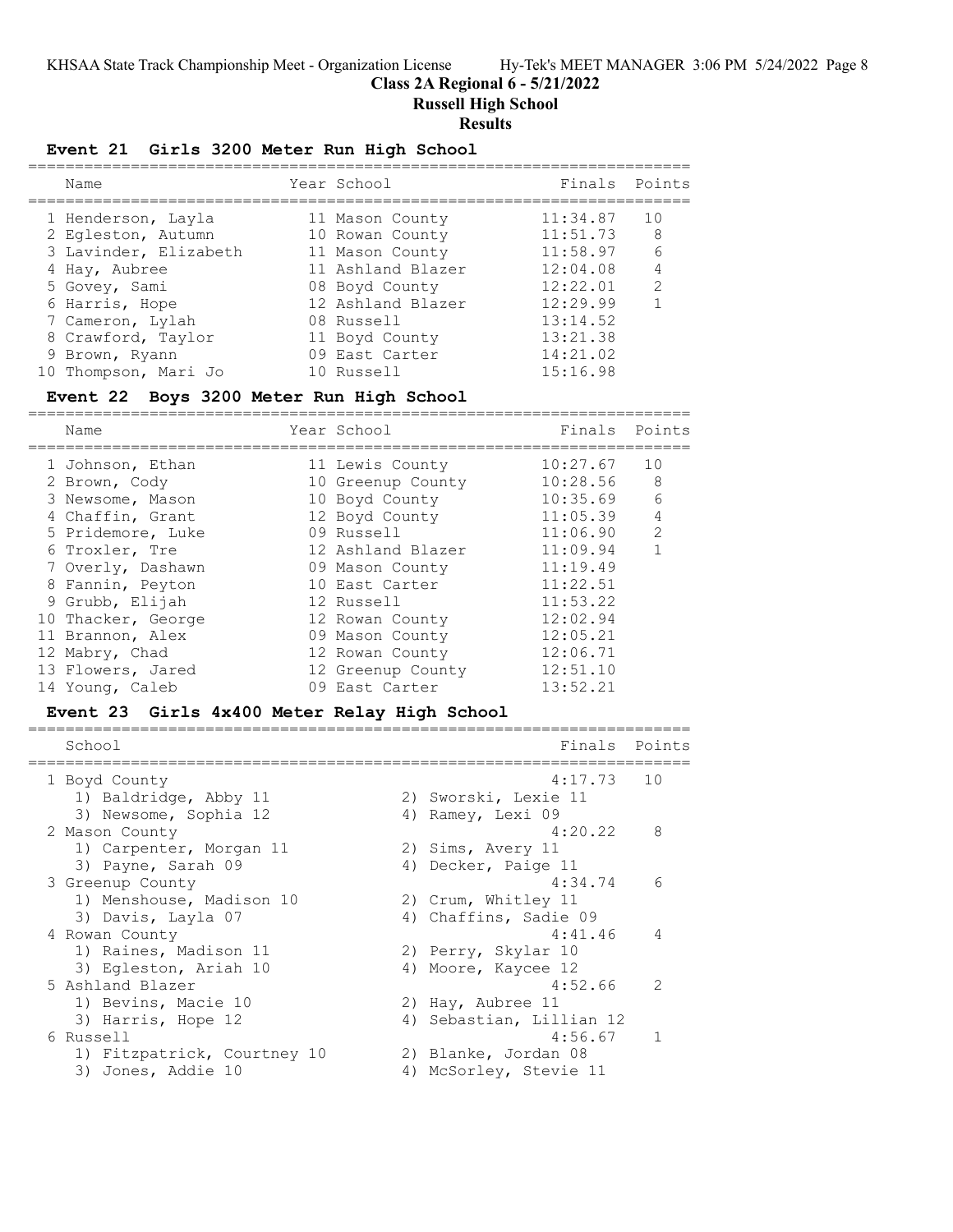# **Class 2A Regional 6 - 5/21/2022**

**Russell High School**

# **Results**

# **Event 24 Boys 4x400 Meter Relay High School**

| School                                                                                                                     | Finals                                                                 | Points              |
|----------------------------------------------------------------------------------------------------------------------------|------------------------------------------------------------------------|---------------------|
| ============================<br>l Russell<br>1) Anger, Riley 12<br>3) Sabotchick, Nate 12                                  | 3:36.23<br>2) Bell, Brady 12<br>4) Brown, Davis 12                     | 10                  |
| 2 Boyd County<br>1) Brock, Gavin 12<br>3) Cox, Hudson 11                                                                   | 3:37.16<br>2) Terrill, JB 12<br>4) Sanderson, Rolen 10                 | 8                   |
| 3 Mason County<br>1) Moreland, Austin 11<br>3) Flinders, Alix 12                                                           | 3:41.25<br>2) Sanders, Brady 11<br>4) Kinney, Hunter 12                | 6                   |
| 4 Greenup County<br>1) Griffith, Jayce 11<br>3) Gibson, Boone 12                                                           | 3:48.37<br>2) Stevens, Brody 10<br>4) Boggs, Drew 09                   | 4                   |
| 5 East Carter<br>1) Kozee, Kanyon 12<br>3) Copeland, Stephen 10                                                            | 3:51.16<br>2) Hall, Michael 10<br>4) Pfau, Ryland 09                   | 2                   |
| 6 Rowan County<br>1) Watson, Deshawn 10<br>3) Barker, Aj 12<br>7 Fleming County                                            | 3:57.64<br>2) Gibson, Owen 08<br>4) Suarez, Carlos 12<br>4:05.27       | 1                   |
| 1) Adams, Bo 11<br>3) Carpenter, Hunter 11<br>Mixed 2x50 Meter Relay Unified<br><b>Event 43</b>                            | 2) Day, Jack 06<br>4) Shields, Landon 11                               |                     |
| School                                                                                                                     | Finals                                                                 |                     |
| 1 East Carter<br>1) Bellew, Braiden 11<br>2 Rowan County                                                                   | 19.09<br>2) Beamish, Anthony 12<br>23.40                               |                     |
| 1) Robbins, Sallie 10<br>3 Rowan County 'C'<br>1) Whelan, Rachel 10                                                        | 2) Short, Lucy 12<br>24.91<br>2) Lemaster, Hunter 10                   |                     |
| Event 44 Mixed 4x100 Meter Shuttle Hurdle Unified<br>======================                                                |                                                                        |                     |
| School<br>=======================                                                                                          | Finals                                                                 |                     |
| 1 Rowan County<br>1) Whelan, Rachel 10<br>3) Willams, Dalton 11                                                            | 1:42.46<br>2) Short, Lucy 12<br>4) Lemaster, Hunter 10                 |                     |
|                                                                                                                            | Women – High School – Team Rankings – 18 Events Scored                 |                     |
| 193<br>1) Mason County<br>69<br>3) Boyd County<br>64<br>5) Rowan County<br>25<br>7) Greenup County<br>9) Lewis County<br>6 | 2) Russell<br>4) Fleming County<br>6) Ashland Blazer<br>8) East Carter | 72<br>66<br>54<br>8 |
|                                                                                                                            | Men - High School - Team Rankings - 18 Events Scored                   |                     |
| 1) Russell<br>167<br>3) Greenup County                                                                                     | 2) Mason County<br>98.50<br>4) Boyd County                             | 106.50<br>70        |